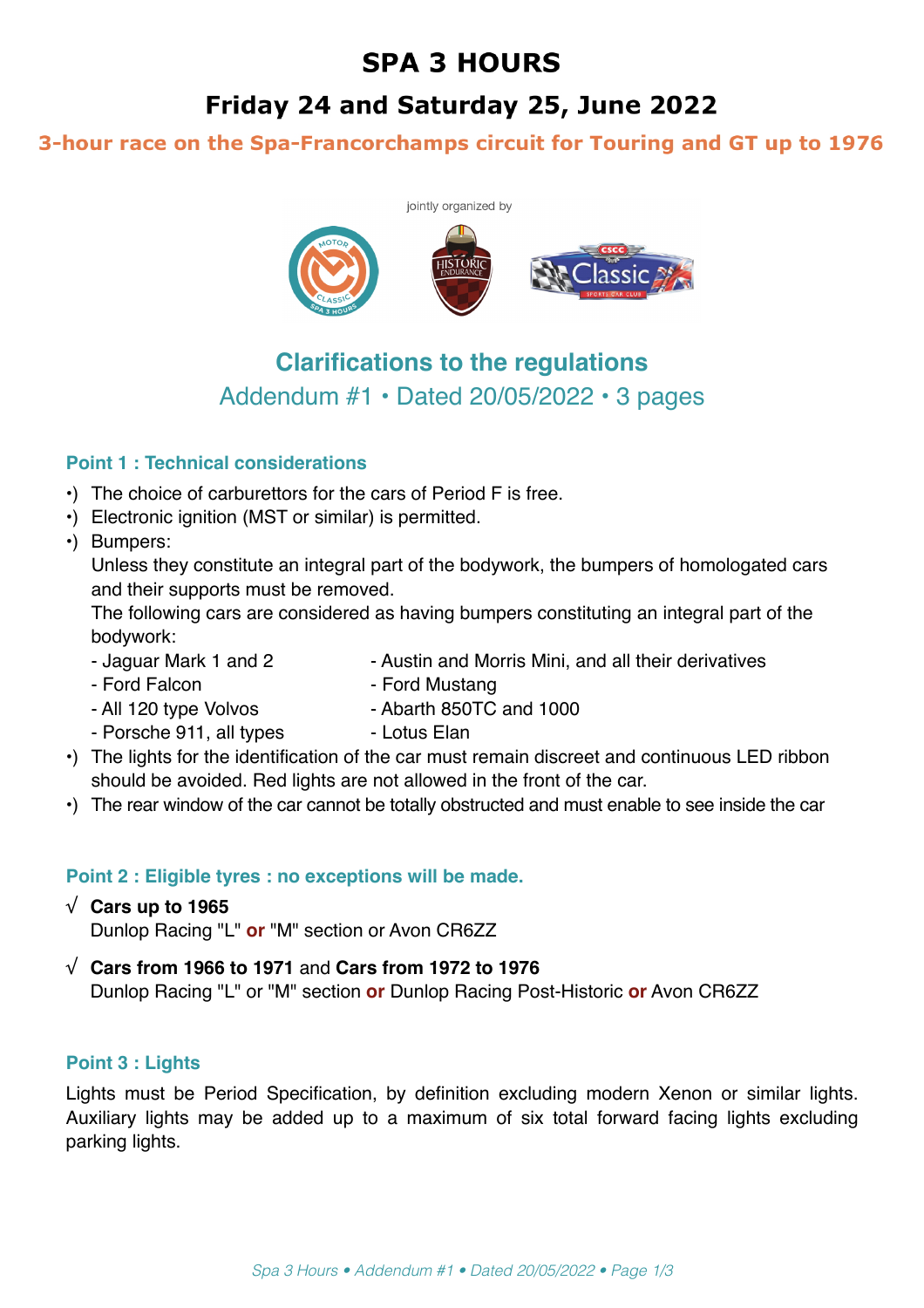#### **Point 4 : Radio Communication**

Radio communications between cars and pits are forbidden.



#### **Point 5 : Fuel tanks**

Fuel tanks of all cars in Periods A to E must be standard tanks, homologated tanks or safety tanks. It is recommended to fill tanks with safety foam in conformity with American Military Specification MIL-B-83054 or «D-Stop» anti-explosion foil.

For all cars of Period F, the fuel tank is free but must be filled with safety foam in conformity with American Military Specification MIL-B-83054 or «D-Stop» anti-explosion foil. It must be within the validity of homologation.

Any fuel tank must comply with the period maximum capacity specification, must not exceed the originally homologated or specified capacity.

#### **Point 6 : Refuelling procedure**

The refuelling during the race will only take place at the Total petrol station located inside the paddocks at the bottom of Eau Rouge. All the refuelling area will be part of the pit lane. The driver must get out of his car and do the refuelling himself. The mechanics are not allowed in the refuelling area. There will be people of Roadbook Organization to help the driver to fasten his seat belt (safety harness) and to assist the driver to resume the race.

#### **Maximum quantity of fuel for each refuelling : 100 liters.**

An imprint of your credit card will be asked for at signing on to cover the fuel consumption during the race. After the race, we email you the total fuel consumption as well as the amount that will be charged to your credit card. Fuel will be sold at the market price.

#### **Point 7 : Maximum Noise Limits**

Qualifying and race : **107 dB** on the track, measured at 15m from the centreline of the track. A dynamic control is done during each lap of the circuit. If noise limit is not respected, the car is stopped and a static control is carried out. If the car meets the required standards during the static control, it will be authorised to return to the track.

However, should it be observed that the car exceeds, on three consecutive occasions, the maximum permitted during the dynamic control, it will be excluded from the activity.

#### **Point 8 : Change of driver / Driving time**

Pit stop will be done in the allocated pit-lane. Change of driver is allowed during the pit stop. Refuelling of the car is NOT permitted in the pit- lane.

The maximum duration of uninterrupted driving of a driver can not exceed 70 minutes. (With 15 minutes break before driving again).